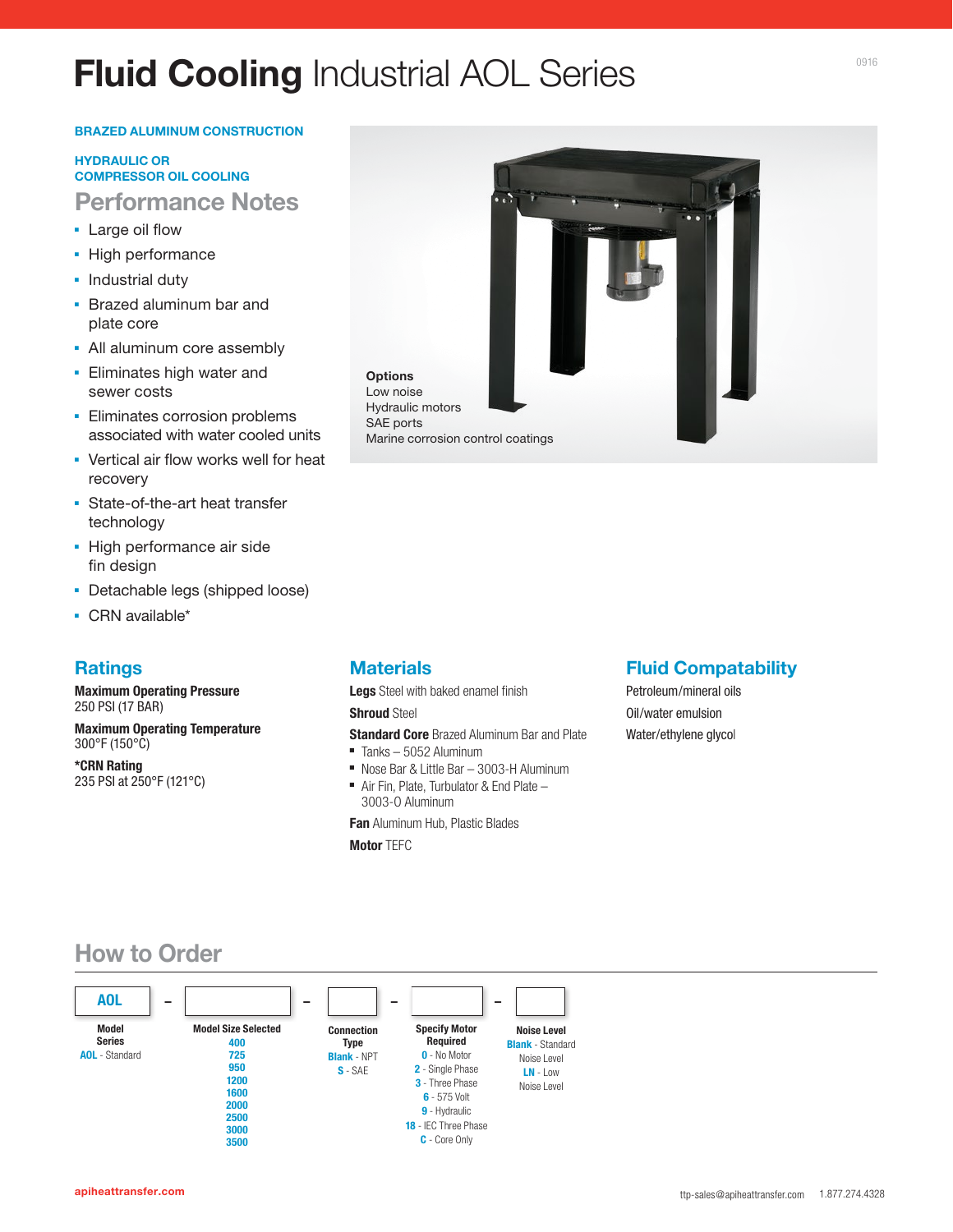# **Dimensions**





|          |                   |                    |                    |                   |                   |                    |                    | н          |                                |                  |                 |                 | <b>Net</b>         | Approx.<br><b>Shipping</b> |
|----------|-------------------|--------------------|--------------------|-------------------|-------------------|--------------------|--------------------|------------|--------------------------------|------------------|-----------------|-----------------|--------------------|----------------------------|
| Model    | A                 | B                  | C.                 | D<br>Approx.      | E.                | F                  | G                  | <b>NPT</b> | <b>SAE</b>                     | J                | K               |                 | Weight<br>LBS (KG) | Weight<br>LBS (KG)         |
| AOL-400  | 34.02<br>(864.04) | 17.96<br>(456.18)  | 22.62<br>(574.42)  | 15.02<br>(381.61) | 30.00<br>(762.00) | 13.96<br>(354.58)  | 18.62<br>(472.82)  | 2.00       |                                | 5.96<br>(151.38) | 1.75<br>(44.45) | 1.00<br>(25.40) | 109<br>(49.44)     | 148<br>(67.13)             |
| AOL-725  | 34.00<br>(863.54) | 22.36<br>(567.82)  | 30.49<br>(774.45)  | 17.45<br>(443.24) | 30.00<br>(762.00) | 18.36<br>(466.22)  | 26.49<br>(672.85)  | 2.00       | #32 SAE                        | 5.67<br>(143.89) | 1.75<br>(44.45) | 1.00<br>(25.40) | 151<br>(68.49)     | 170<br>(77.11)             |
| AOL-950  | 36.01<br>(914.59) | 26.81<br>(680.97)  | 37.25<br>(946.15)  | 22.79<br>(578.90) | 30.00<br>(762.00) | 22.81<br>(579.37)  | 33.25<br>(844.55)  | 2.00       | $2 - 1/2 - 12$<br>$UN-2B$      | 5.86<br>(148.72) | 2.76<br>(69.98) | 1.39<br>(35.31) | 221<br>(100.24)    | 300<br>(136.08)            |
| AOL-1200 | 36.01<br>(914.59) | 26.81<br>(680.97)  | 41.18<br>(1046.05) | 28.84<br>(732.54) | 30.00<br>(762.00) | 22.81<br>(579.37)  | 37.18<br>(944.45)  | 2.00       |                                | 6.09<br>(154.69) | 2.76<br>(69.98) | 1.39<br>(35.31) | 296<br>(134.26)    | 430<br>(195.04)            |
| AOL-1600 | 36.00<br>(914.34) | 34.91<br>(886.80)  | 41.24<br>(1047.50) | 21.48<br>(545.59) | 30.00<br>(762.00) | 30.91<br>(785.20)  | 37.24<br>(945.90)  | 2.50       | $2 - 1/2$<br>SAE               | 7.98<br>(202.77) | 2.75<br>(69.85) | 1.44<br>(36.58) | 355<br>(161.03)    | 515<br>(233.60)            |
| AOL-2000 | 36.00<br>(914.34) | 37.94<br>(963.63)  | 50.99<br>(1295.15) | 26.74<br>(679.25) | 30.00<br>(762.00) | 33.94<br>(862.03)  | 46.99<br>(1193.55) | 2.50       | 4 Bolt<br>FLG                  | 8.00<br>(203.20) | 2.75<br>(69.85) | 1.16<br>(29.57) | 482<br>(218.63)    | 582<br>(263.99)            |
| AOL-2500 | 36.00<br>(914.34) | 43.57<br>(1106.68) | 49.12<br>(1247.52) | 26.74<br>(679.20) | 30.00<br>(762.00) | 39.57<br>(1005.08) | 45.12<br>(1145.92) | 3.00       |                                | 8.07<br>(204.86) | 2.75<br>(69.85) | 1.00<br>(25.40) | 555<br>(251.74)    | 655<br>(297.10)            |
| AOL-3000 | 36.00<br>(914.34) | 52.39<br>(1330.71) | 50.99<br>(1295.15) | 29.50<br>(749.35) | 30.00<br>(762.00) | 48.39<br>(1229.11) | 46.99<br>(1193.55) | 3.00       | 3" SAE<br>4 Bolt<br><b>FLG</b> | 8.21<br>(208.53) | 2.75<br>(69.85) | 1.06<br>(26.92) | 724<br>(328.40)    | 825<br>(374.21)            |
| AOL-3500 | 36.01<br>(914.64) | 56.30<br>(1430.10) | 50.99<br>(1295.10) | 30.51<br>(774.95) | 30.00<br>(762.00) | 52.30<br>(1328.50) | 46.99<br>(1193.50) | 3.00       |                                | 8.00<br>(203.2)  | 2.76<br>(70.00) | 1.52<br>(38.50) | 760<br>(344.73)    | 860<br>(390.09)            |

*Note: We reserve the right to make reasonable design changes without notice. All dimensions are in inches (millimeters) unless noted otherwise.*

# **Selection Procedure**

Performance Curves based on 100°F (55.56°C) ETD or Entering Temperature Difference (E.T.D  $=$  Entering oil temperature minus ambient air temperature). SAE #10 oil @ 200°F (93.33°C).

#### **Oil pressure drop coding:**

- $X = 5$  PSI (.345 BAR)
- $\bullet$  = 10 PSI (.689 BAR)
- $\triangle$  = 15 PSI (1.03 BAR)
- $\triangle$  = 20 PSI (1.38 BAR)
- $\blacksquare = 30$  PSI (2.10 BAR)

#### **ETD temperature correction formula:**

#### **ENGLISH Version**

$$
HP_{\text{Curve}} = \frac{HP_{\text{To Be Removed}}}{P_{\text{Curve}}} \times \frac{100}{\text{Desired E.T.D (°F)}}
$$

#### **Conversion**

 $HP = \frac{KW}{2.741}$ 0.745

### **Notes**

- 1. A three-way thermostatic valve is recommended to bypass the cold oil around the heat exchanger during start up.
- 2. Support piping as needed. Flexible connectors must be properly installed to validate warranty.
- 3. Coolers should not operate in ambient temperatures below 35°F (1°C). Consult factory for recommendations.
- 4. The fan cannot be cycled.
- 5. AOL coolers operated outdoors must be protected from weather. Consult factory for recommendations.
- 6. If duct work or additional static resistance is added to the cooler airstream, an auxiliary air mover may be required.
- 7. Can be mounted for horizontal air flow, with oil in at bottom port.

#### **Maintenance**

Periodic cleaning of the fins with compressed air is needed to remove the accumulation of dirt and dust. If the inside of the tubes need to be cleaned of oil and carbon, use a chlorinated solvent. Do not use strong solvents. Do not use acids or caustic cleaners.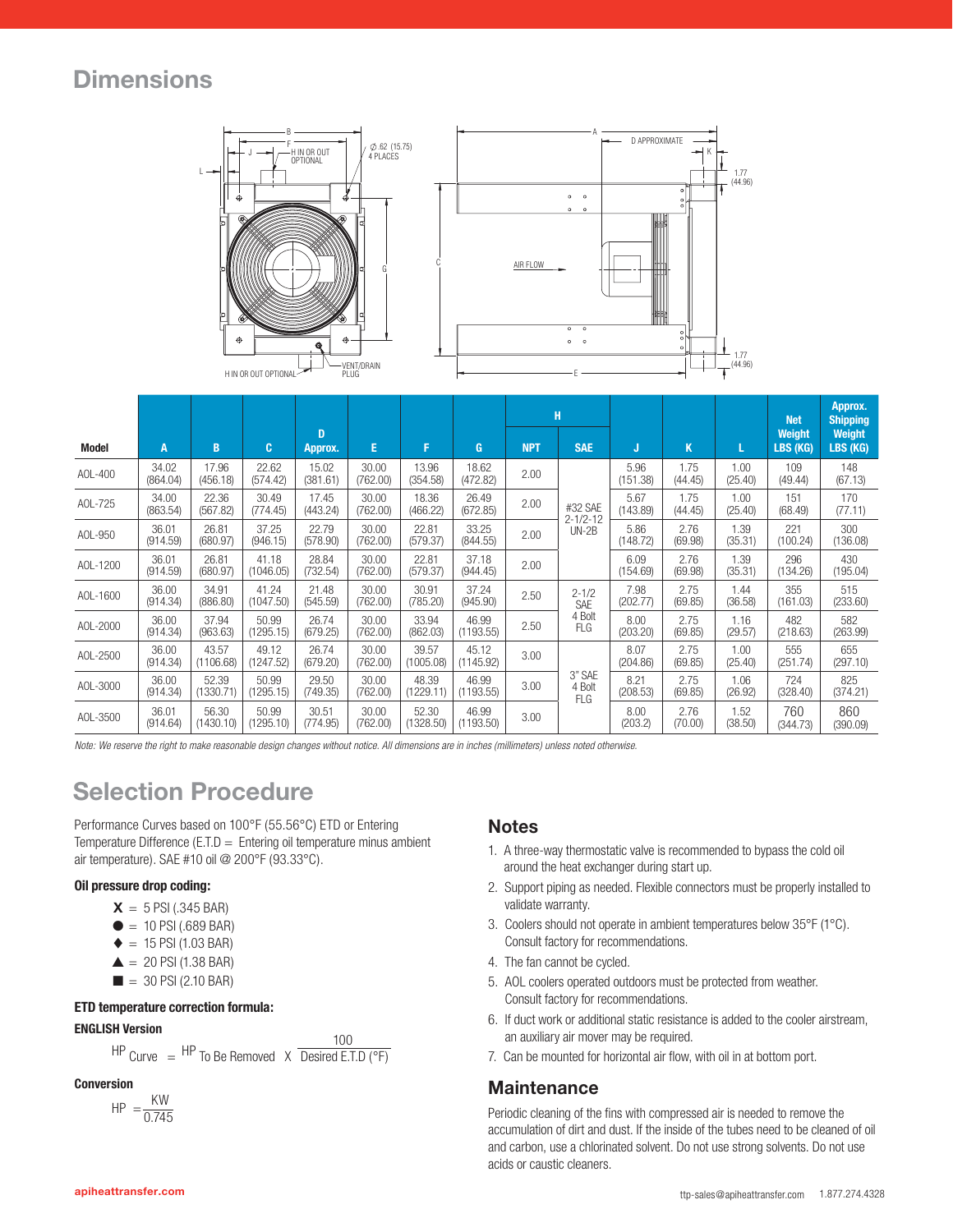# **Specifications**

| Model                                                                                                             | <b>Fan</b><br><b>CMM</b> | Fan<br><b>CFM</b> | <b>Motor</b><br><b>HP</b> | <b>Voltage</b> | <b>Phase</b> | <b>Full Load</b><br><b>Amps 230V</b> | <b>Frequency</b><br>(HZ) | <b>RPM</b> | <b>Nema</b><br><b>Frame</b> | <b>Thermal</b><br><b>Overload</b> | <b>Sound</b><br>$dB(A)$ at $3$ FT |
|-------------------------------------------------------------------------------------------------------------------|--------------------------|-------------------|---------------------------|----------------|--------------|--------------------------------------|--------------------------|------------|-----------------------------|-----------------------------------|-----------------------------------|
| AOL-400                                                                                                           | 62.30                    | 2200              | 1.0                       | 115/208-230    |              | 6.0                                  | $60^{(2)}$               | 3450       | 56C                         | <b>No</b>                         | 97                                |
|                                                                                                                   | 51.68/62.30              | 1825/2200         | 1.0                       | 208-230/460(3) | 3            | 3.6/3.2                              | 50/60                    | 2850/3450  | 56C                         | No                                | 97                                |
| AOL-725                                                                                                           | 101.94                   | 3600              | 1.5                       | 115/208-230    |              | 8.5                                  | $60^{(2)}$               | 3450       | 56C                         | <b>No</b>                         | 100                               |
|                                                                                                                   | 84.95/102.94             | 3000/3600         | 1.5                       | 208-230/460(4) | 3            | 4.8/4.2                              | 50/60                    | 2850/3450  | 56C                         | N <sub>0</sub>                    | 100                               |
|                                                                                                                   | 133.09                   | 4700              | 1.5                       | 115/208-230    |              | 8.6                                  | $60^{(2)}$               | 1740       | 145TC                       | <b>No</b>                         | 92                                |
| AOL-950                                                                                                           | 133.09                   | 4700              | 1.5                       | 208-230/460    | 3            | 4.6                                  | $60^{(2)}$               | 1740       | 145TC                       | <b>No</b>                         | 92                                |
|                                                                                                                   | 198.22                   | 7000              | 5.0                       | 230            |              | 23.00                                | $60^{(2)}$               | 1740       | <b>184TC</b>                | <b>No</b>                         | 94                                |
| AOL-1200                                                                                                          | 198.22                   | 7000              | 3.0                       | 208-230/460    | 3            | 8.8                                  | $60^{(2)}$               | 1740       | 182TC                       | <b>No</b>                         | 96                                |
| AOL-1600                                                                                                          | 223.70                   | 7900              | 5.0                       | 208-230/460    | 3            | 13.4                                 | $60^{(2)}$               | 1740       | <b>184TC</b>                | <b>No</b>                         | 98                                |
| AOL-2000                                                                                                          | 311.49                   | 14000             | 7.5                       | 230/460        | 3            | 19.6                                 | $60^{(2)}$               | 1740       | 213TC                       | <b>No</b>                         | 98                                |
| AOL-2500                                                                                                          | 396.44                   | 14000             | 7.5                       | 230/460        | 3            | 19.6                                 | $60^{(2)}$               | 1740       | 213TC                       | <b>No</b>                         | 98                                |
| AOL-3000                                                                                                          | 495.54                   | 17500             | 10.0                      | 230/460        | 3            | 24.8                                 | $60^{(2)}$               | 1740       | 215TC                       | <b>No</b>                         | 102                               |
| AOL-3500                                                                                                          | 495.54                   | 17500             | 10.0                      | 230/460        | 3            | 24.8                                 | $60^{(2)}$               | 1740       | 215TC                       | <b>No</b>                         | 102                               |
| $\mathcal{L}(\mathbf{X}) = \mathcal{L}(\mathbf{X} \times \mathbf{X}) = \mathcal{L}(\mathbf{X} \times \mathbf{X})$ |                          |                   |                           |                |              |                                      |                          |            |                             |                                   |                                   |

### **Electric Motor & Fan Data(1) (60 HZ Nema Frame)**

*(1) Published electrical ratings are approximate, and may vary because of motor brand. Actual ratings are on motor nameplate.*

*(2) May also be operated at 50 HZ. Consult factory for details.* 

*(3) 50 HZ voltage: 190-200-208-220/380-400-415-440* 

*(4) 50 HZ voltage: 190-208/380-415*

*All motors shown are TEFC—Other motor options available upon request.*

# **Electric Motor Information (50 HZ IEC Frame)**

| <b>Model</b> | <b>CMM</b> | <b>CFM</b> | <b>KW</b> | <b>Voltage</b> | <b>Phase</b> | <b>Frequency</b> | <b>RPM</b> | <b>Frame</b> | Sound dB(A)<br>at 1 meter |
|--------------|------------|------------|-----------|----------------|--------------|------------------|------------|--------------|---------------------------|
| A0L-400      | 52.4       | 1850       | .75       | 230/400/415    | 3            | 50 HZ            | 3000       | 80           | 81                        |
| AOL-725      | 85.0       | 3001       | 1.10      | 230/400/415    | 3            | 50 HZ            | 3000       | 80           | 80                        |
| AOL-950      | 108.2      | 3821       | 1.50      | 230/400/415    | 3            | 50 HZ            | 1500       | 90           | 78                        |
| AOL-1200     | 165.1      | 5834       | 2.20      | 230/400/415    | 3            | 50 HZ            | 1500       | 100          | 83                        |
| AOL-1600     | 186.4      | 6584       | 3.00      | 230/400/415    | 3            | 50 HZ            | 1500       | 100          | 85                        |
| AOL-2000     | 331.3      | 11700      | 4.00      | 230/400/415    | 3            | 50 HZ            | 1500       | 112          | 88                        |
| AOL-2500     | 331.3      | 11700      | 4.00      | 230/400/415    | 3            | 50 HZ            | 1500       | 112          | 88                        |
| AOL-3000     | 410.6      | 14500      | 7.50      | 230/400/415    | 3            | 50 HZ            | 1500       | 132          | 90                        |
| AOL-3500     | 410.6      | 14500      | 7.50      | 230/400/415    | 3            | 50 HZ            | 1500       | 132          | 90                        |

*All IEC frame motors have CE mark.*

*IEC motor voltages have +/- 5% tolerance.*

### **Electric Motor Information (AOL-Low Noise)**

|  | <b>Model</b>     | <b>HP</b>      | <b>Nema</b><br><b>Frame</b> | <b>LN</b><br><b>RPM</b> | <b>LN</b><br><b>CFM</b> | <b>LN</b><br><b>CMM</b> | <b>Voltage</b> | <b>Frequency</b><br>(HZ) | <b>Sound</b><br>dB(A)<br>at 3 FT |  |
|--|------------------|----------------|-----------------------------|-------------------------|-------------------------|-------------------------|----------------|--------------------------|----------------------------------|--|
|  | AOL-400-1PH-LN   | 1              | 56C                         | 1725                    | 1100                    | 31.15                   | 115/230        | 60                       | 72                               |  |
|  | AOI-400-3PH-LN   | 1              | 56C                         | 1725                    | 1100                    | 31.15                   | 230/460        | 60                       | 72                               |  |
|  | AOI-725-1PH-LN   | 1.50           | 56C                         | 1725                    | 1780                    | 50.40                   | 115/230        | 60                       | 82                               |  |
|  | AOI-725-3PH-LN   | 1.50           | 56C                         | 1725                    | 1780                    | 50.40                   | 230/460        | 60                       | 82                               |  |
|  | AOL-950-3PH-LN   | 1.50           | 145TC                       | 1160                    | 3150                    | 89.20                   | 230/460        | 60                       | 76                               |  |
|  | AOL-1200-3PH-LN  | 1.50           | 182TC                       | 1160                    | 4690                    | 132.81                  | 230/460        | 60                       | 75                               |  |
|  | AOL-1600-3PH-LN  | $\overline{c}$ | 184TC                       | 1160                    | 6510                    | 184.34                  | 230/460        | 60                       | 78                               |  |
|  | AOL-2000-3PH-LN  | 5              | 213TC                       | 1160                    | 8700                    | 246.36                  | 230/460        | 60                       | 85                               |  |
|  | A0I-2500-3PH-LN  | 5              | 213TC                       | 1160                    | 11700                   | 331.31                  | 230/460        | 60                       | 85                               |  |
|  | AOL-3000-3PH-LN  | 5              | 215TC                       | 1160                    | 13500                   | 382.28                  | 230/460        | 60                       | 93                               |  |
|  | AOL-3500-3PH-LN* | 10             | 256TCZ                      | 1160                    | 16200                   | 458.73                  | 230/460        | 60                       | 91                               |  |

*Available in 60 HZ Nema Frame only.*

*Low noise ratings are lab tested in a 1/4 spherical pattern. Additional nearby objects can increase the sound level.*

### **Hydraulic Motor Information**

| <b>Model</b> | <b>Oil Flow</b><br><b>Required</b><br><b>GPM (LPM)</b> | <b>Minimum</b><br><b>Pressure</b><br><b>Required</b><br><b>PSI (BAR)</b> | <b>Motor</b><br><b>IN<sup>3</sup>/REV</b><br>(CM <sup>3</sup> /REV)<br><b>Displacement</b> | <b>Sound</b><br>dB(A)<br>at 3 FT |
|--------------|--------------------------------------------------------|--------------------------------------------------------------------------|--------------------------------------------------------------------------------------------|----------------------------------|
| $AOL-400$    | 3.3(12.49)                                             | 425 (29.31)                                                              | 0.22(3.6)                                                                                  | 97                               |
| AOI-725      | 3.3(12.49)                                             | 675 (46.54)                                                              | 0.22(3.6)                                                                                  | 100                              |
| $AOL-950$    | 10.1 (38.23)                                           | 300 (20.68)                                                              | 1.4(22.94)                                                                                 | 92                               |
| AOL-1200     | 10.1 (38.23)                                           | 725 (50.00)                                                              | 1.4(22.94)                                                                                 | 94                               |
| AOL-1600     | 10.1 (38.23)                                           | 1100 (75.84)                                                             | 1.4 (22.94)                                                                                | 98                               |
| AOL-2000     | 10.1 (38.23)                                           | 1650 (113.76)                                                            | 1.4(22.94)                                                                                 | 98                               |
| AOL-2500     | 10.1 (38.23)                                           | 1650 (113.76)                                                            | 1.4(22.94)                                                                                 | 98                               |
| AOL-3000     | 10.1 (38.23)                                           | 2000 (137.90)                                                            | 1.4(22.94)                                                                                 | 102                              |
| AOL-3500     | 10.1 (38.23)                                           | 2000 (137.90)                                                            | 1.4(22.94)                                                                                 | 102                              |

*Notes: Maximum Pressure is 2000 PSI. Stated Minimum Operating Pressure is at Inlet Port of Motor. 1000 PSI Allowable Back Pressure.*